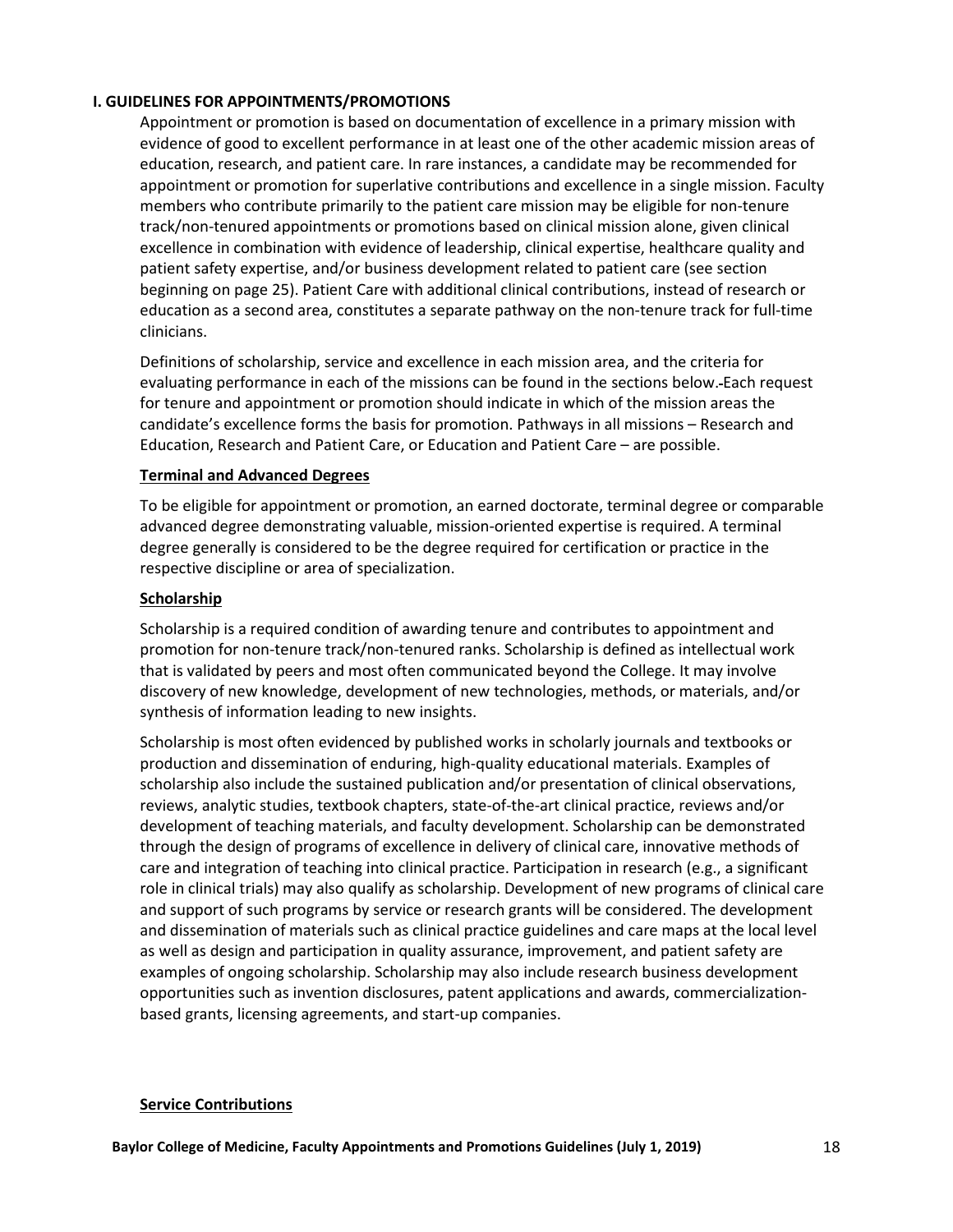International, national, regional, local, community, and College service is expected of all faculty and is an important consideration in all appointments and promotions, not just for those recommended for tenure. The FAP Committee expects to see documented evidence of such service, although service is not adequate as the sole basis for promotion. Examples of service activities include the following.

- Service on major, school-wide, Baylor committees such as Institutional Review Board, Animal Care and Use Committee, Admissions, Graduate Medical Education, etc.
- Service on departmental committees such as faculty recruitment and promotion, graduate admissions, graduate education,etc.
- Leadership roles in national or international professional organizations.
- Service on national, regional, or state professional committees or agencies.
- Extensive community service.
- Attestations of helpful service as active member of department, college, or hospital clinical committees.
- Faculty positions at other academic institutions.

#### **Education Portfolio**

It is expected that most faculty recommended for the ranks of Associate Professor (tenured), Professor (tenured) or Professor (non-tenured) will have educational contributions. Such contributions are an important component of the promotion decision made by the FAP Committee. The FAP Committee must judge quantity of teaching – for example, whether the educational activities are a major, moderate, or minor proportion of time and effort and more importantly, whether or not the quality is below average, average, above average, or outstanding.

Therefore, a recommendation for the ranks of Associate Professor (tenured), Professor (tenured) or Professor (non-tenured) must include an **Education Portfolio** unless the candidate has no teaching activities. The Portfolio **must** state the quantity of contributions (how long the person has performed the various activities or taught the various topics, the number of learners, etc.), and describe the specific role of the faculty member. It must also include, if applicable, a quantitative summary of all teaching critiques and reviews by students and peers. If assessments of the outcomes of the teaching are available, these should be included in the portfolio. Formal recognition of quality, such as criterion-based or competitive awards, should be in the CV but should be listed again in the Portfolio. It **may** include anything else that might address the quality of the candidate's teaching activities. A form for the Education Portfolio has been devised to assist in compiling these dat[a \(see this link\)](http://intranet.bcm.edu/?fuseaction=home.showpage&tmp=faculty_affairs/docs/educational_portfolio) and should accompany the curriculum vita. There **may** be up to three letters addressing the quality and/or quantity of the candidate's teaching from internal referees. These referees could be directors for courses in which the candidate teaches, former medical or graduate students, former postdocs or residents, directors of clinics, directors of residency programs, directors of graduate programs, Deans, faculty colleagues, or any other source. These letters are not required and are different from the usual outside letters addressing the overall promotion. Mentoring students and postdocs in the research environment and mentoring fellows, residents, and medical students in the clinic are important forms of educational contribution at the College.

#### **1. Faculty Members Whose Primary Focus isResearch**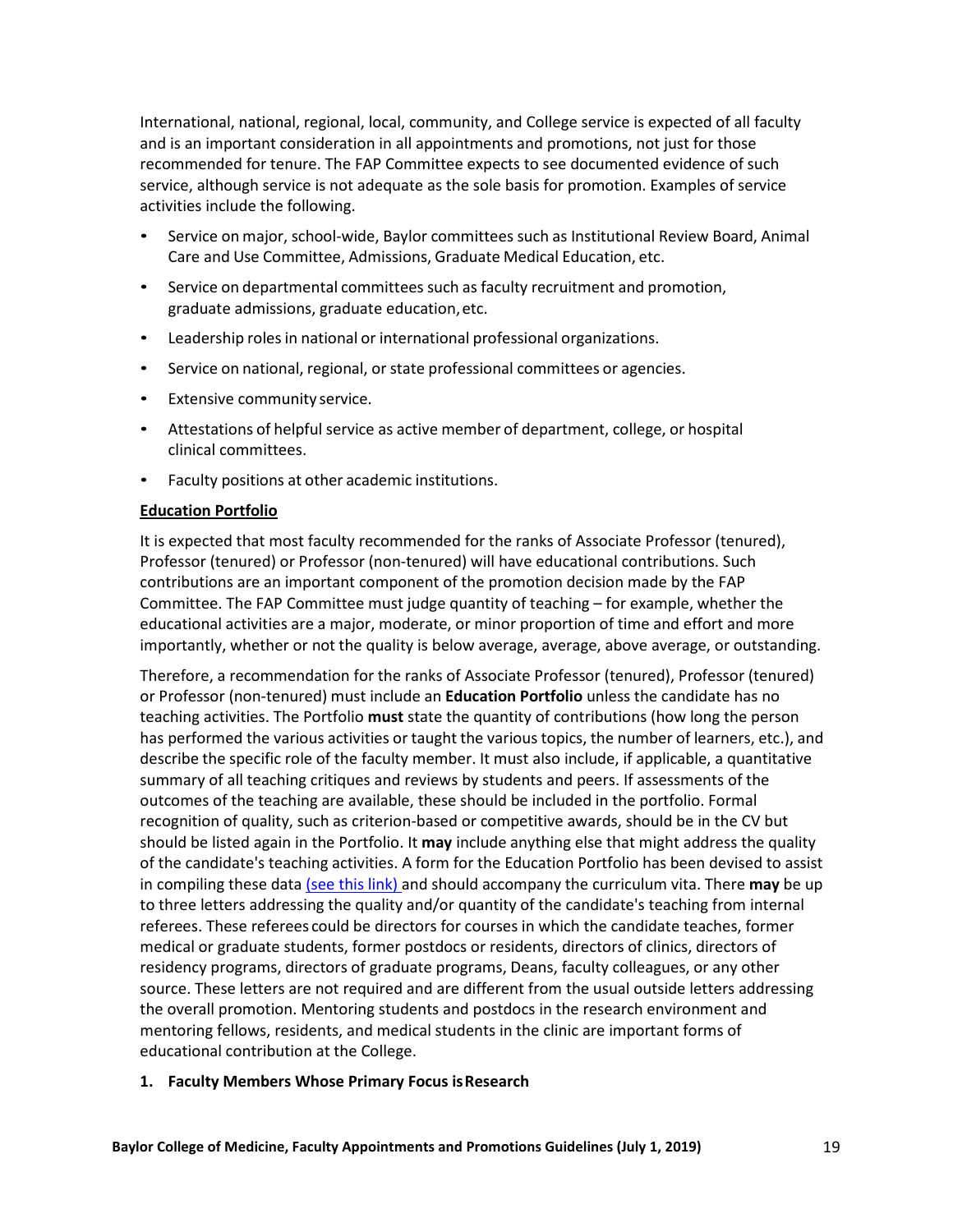Faculty members engaged in research are eligible for appointment or promotion on the tenure track and on the non-tenure track. Research is one of the major components of the Baylor mission, together with Patient Care and Education. The reputation of a medical school is based to a large extent on its research excellence. High standards for awarding promotion with tenure on the basis of research derive from the goal of establishing Baylor as a top tier medical school. The following guidelines illustrate the kinds of information and documentation that are considered by the FAP Committee in the review process. The Committee does not expect an individual to have contributions or achievements in all of the criteria listed; however, in-depth documentation of any contribution should be included in the recommendation package from the department to the FAP Committee. Some accomplishments have greater impact than others in the evaluation process and these guidelines reflect the "weight" of an achievement by classifying the criteria as "Primary, Secondary, and Additional Documentation."

#### **Documentation of Research Excellence**

Research accomplishments of tenured faculty should demonstrate not merely competence and ongoing activity, but demonstrable leadership, as documented by both quantity and quality of research publications, by successful competition for research funding, by participation in research dissemination at the national and international level, and by recognition of those accomplishments from leaders in the field. Candidates for promotion with tenure at Baylor should demonstrate research accomplishments comparable to those required for awarding tenure at other top tier medical schools. An emerging or established national reputation in the area of research is a prerequisite for promotion to Associate Professor with tenure while an emerging or established international reputation in the area of research is a prerequisite for promotion to Professor with tenure. Letters from nominators should include evidence of both an external peer review (letters from colleagues outside of Baylor) and a specific description of the departmental internal review process including a letter from the chair of the Internal Review Committee which includes statements (preferably anonymous) of the conclusions of the members of the Internal Review Committee that supported the recommendation for promotion.

For non-tenure track/non-tenured appointments with research as the primary area, candidates for promotion to Assistant Professor (non-tenure track or tenure track) should be engaged in or be prepared to embark on careers as independent scientific investigators. They must have sufficient education, training, practical experience and demonstrated competence to be poised to compete for extramural funding for their research. For Associate Professor (non-tenured or tenure track), candidates should be active independent scientific investigators and collaborate with other independent investigators. They must be competitive for extramural funding for their research. The individual should have a demonstrated career profession with increasing responsibilities over time and evidence of recognizable career goals and objectives. The individual should be a role model for and mentoring of students, trainees, and junior colleagues. Local reputation for non-tenure track and national reputation for tenure track evidenced by key roles in scientific organizations, service on editorial boards or as a review, invited papers, and invited lectures.

See Appended Guidelines for additional recommendations on documentation of excellence in research.

#### **Primary Documentation of Research Excellence**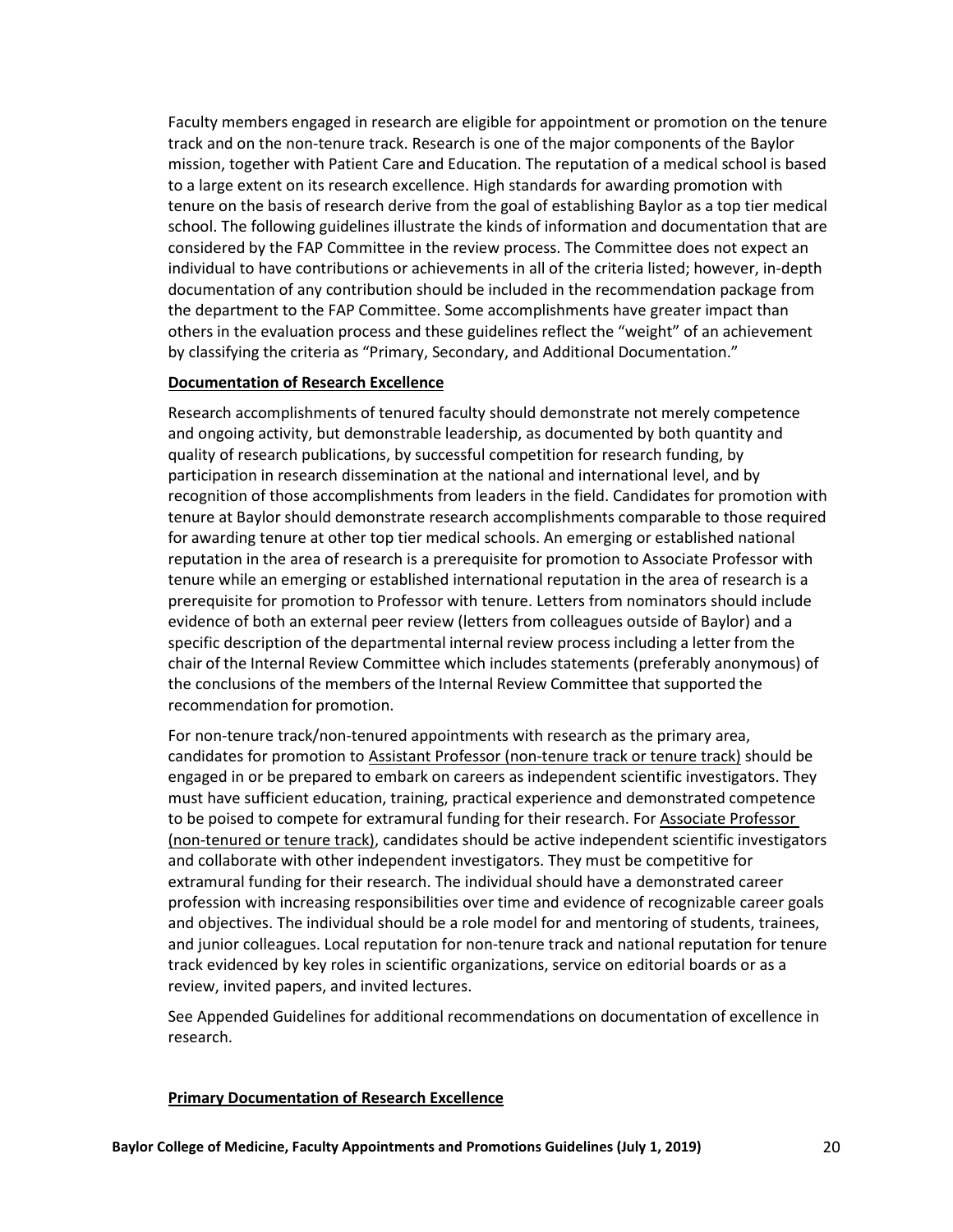- **a. Outstanding publication record,** including contributions to top peer reviewed journals typically identified as a primary contribution of the nominee's laboratory or clinical study by first, co-first or last authorship. Papers in more prominent journals in the investigator's field should be given more weight than those in lesser journals in their field. The citation index for specific papers should be viewed as an equally important criterion as the impact factor of the individual journal. For important multi-authored papers, the role of the nominee should be clearly defined, since multi-authored studies may be more common in the future. Scholarship is a required condition of awarding tenure and contributes to appointment and promotion for non-tenured appointments.
- **b. Outstanding research support,** including at least two major grants from peer reviewed national agencies and/or renewal of one such grant is typical for tenure. Typically, funding from the National Institutes of Health is expected. However, the investigator need not always be the principal investigator on the grant, nor does the grant have to be primarily within Baylor. Instead he or she may be a co-investigator responsible for an independent project on a consortium, program project or other multi-institutional collaborative grant. Other sources of peer reviewed funding such as National Science Foundation, Department of Defense, American Cancer Society, etc. are given stronger weight than non-peer reviewed foundation/agency support. Consideration would also be given for industry sponsored support of investigator initiated trials that represent scientific creativity by the nominee.
- **c. Direct evidence of research impact** includes local, national, or international research awards, work referenced in national practice guidelines or health/science policy, and invitations to present work at national and international meetings, national and international institutions outside of the nominee's locale, or to serve a visiting professorship at another academic institution. Presentation at a national meeting of a submitted abstract carries less weight than a direct invitation to speak.
- **d. An emerging or established national or international reputation,** as evidenced by external recommendations (evidence of national reputation is required for Associate Professor with tenure; international reputation is required for Professor), invitations to serve on grant review panels, letters of recommendation from appropriate experts in the field without direct linkage to the nominee, as well as letters from others who may have a direct prior association.

#### **Secondary Documentation of Research Excellence**

- **a. Contributionsto collaborative research study in peer reviewed journals.**
- **b. Non-peer reviewed contributions to journals and books and other enduring materials including non-reviewed electronicpublications.**
- **c. Service on editorial boards of peer reviewed journals or other publications.**
- **d. Other activities, including organization of regional, national or international conferences, and leadership in scientific societies.**
- **e. Presentation of work at regional meetings or local institutions.**

## **Team Science as a Consideration for Academic Appointment or Promotion**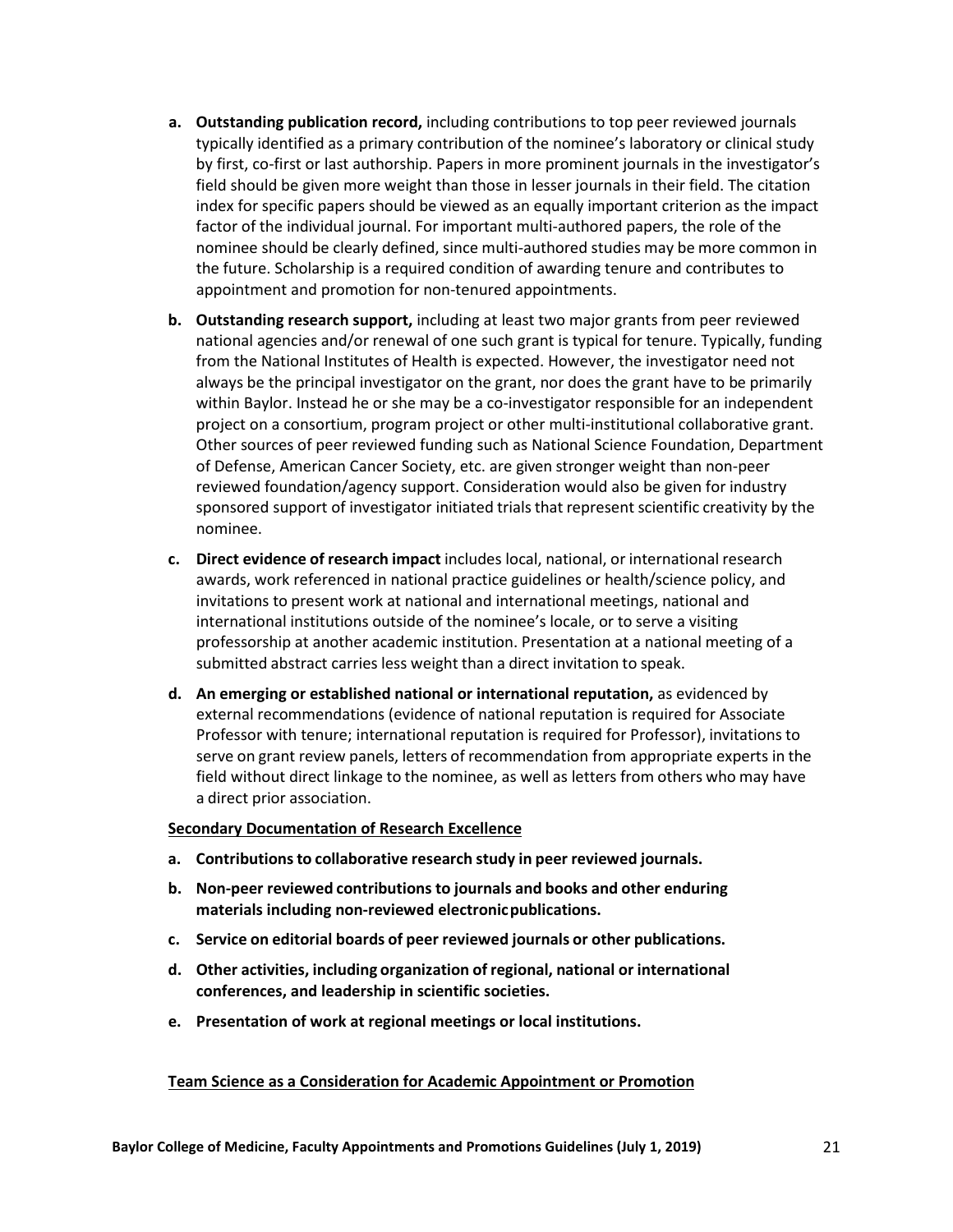To address and recognize the rapidly changing nature of biomedical research and the increasing importance of team science, Baylor's Faculty Appointments and Promotions Committee will consider the contributions of a team scientist as an important factor in a faculty member's application for academic appointment or promotion. Such contributions will be recognized by the Faculty Appointments and Promotions Committee, provided that faculty members meet criteria established to demonstrate their critical role in the success of one or more team projects. Faculty must demonstrate team science contribution(s) through letters of reference.

### **Letters of Reference Document the Candidate's Role in Team Science**

Letters of reference are an important component of a candidate's application for academic promotion at Baylor. When soliciting letters of recommendation for a candidate, departmental leaders should request that referees provide detailed commentary on the candidate's contributions to team science, if applicable. Historically, letters of recommendation from collaborators have not been considered strongly in the promotion process, because of potential bias and possible lack of emphasis on independent national or international recognition. Letters from truly independent referees remain the gold standard, but in cases involving team science, the Faculty Appointments and Promotions Committee not only encourages but requires letters from project directors, principal investigators or other collaborators who have first-hand knowledge of the candidate's role and are able to clarify and corroborate the candidate's critical involvement in the research efforts.

## **2. Faculty Members Whose Primary Focus isEducation**

Faculty members engaged in education are eligible for appointment or promotion on the tenure track and on the non-tenure track. Contributions to education, of whatever type, are extremely important at Baylor. They will be given due consideration in promotions decisions, based on the nature of the contribution itself and the degree of quantity, quality, and scholarship manifest through evidence presented in the CV and referee letters. Recommendations for promotion from Academic Unit heads based on educational excellence should be based on criteria similar to those used by the educator recognition awards developed by the College and accessible at the College website under Faculty Development. The approach to selecting recipients of institutional educator awards promotes objective, peer review of multiple sources of evidence about multiple types of contributions using explicitly published and nationally recognized criteria. Nominators of candidates without one of these awards must provide to the FAP Committee similar types of multiple, corroborating sources of documentation as would have been included in a Norton Rose Fulbright Faculty Excellence Award mini-portfolio or in a nomination or referee letter for the Barbara and Corbin J. Robertson, Jr. Presidential Award for Excellence in Education.

Recommendations for promotion should specify in the nominating letter that the candidate is being considered primarily on the basis of educational excellence and should specifically address the candidate's primary educational contributions. The following guidelines illustrate the kinds of information and documentation that are considered by the FAP Committee in the review process. The Committee does not expect an individual to have contributions or achievements in all of the criteria listed; however, in-depth documentation of any contribution should be included in the recommendation package from the department to the FAP Committee. Some accomplishments have greater impact than others in the evaluation process and these guidelines reflect the "weight" of an achievement by classifying the criteria as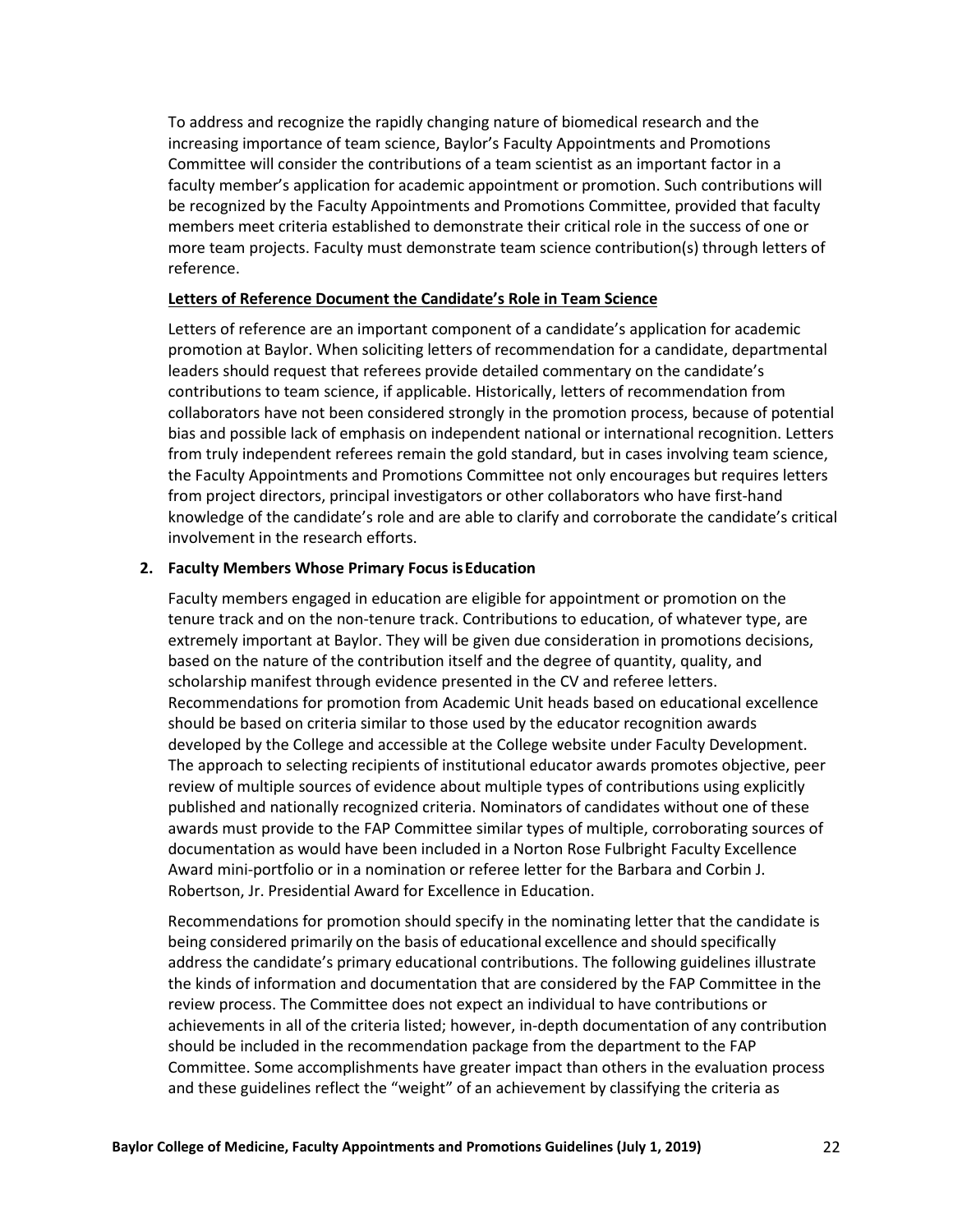"Primary, Secondary, and AdditionalDocumentation." Additional examples are included in the Appendices.

#### **Documentation of Excellence and Scholarship in Education**

Nomination letters that include evidence of an external peer review are highly desirable. These communications may include letters from former trainees. These letters might be different from traditional letters from more senior faculty, because they would be used to document the nominee's educational role in the professional formation of students, residents, or practicing physicians.

For tenure, letters should shed insight not only on the quantity and quality of contributions, but additionally on the educational scholarship associated with those contributions (i.e., they have been shared effectively with colleagues to inform and enhance the practices of others including publications, presentations, etc.).

An education portfolio is required for the ranks of Associate Professor (tenured), Professor (tenured) or Professor (non-tenured) regardless of whether education is the primary mission area. Submission of an education portfolio documenting breadth, depth, quantity and quality of a candidate's educational contribution is strongly recommended for all promotions with education as the primary area of excellence.

For non-tenure track or non-tenured appointments with education as the primary area, candidates for appointment or promotion to Assistant Professor (non-tenure track or tenure track) should show evidence of teaching skills and commitment to teaching in the research and/or clinical arenas. Candidates should have integrated time to teach within the practice of medicine or other scholarly activities on a regular and on-going basis. They should be recognized as superior teachers by peers and students as judged by evaluations submitted by trainees. Innovation and development of educational programs and grant support of such programs will also be considered.

Appointment and promotion to Associate Professor (non-tenured and tenure track) may be extended to individuals who have demonstrated excellence in education within an academic community, and demonstrate the ability to integrate teaching and scholarship on an ongoing basis into the practice or learning of medicine and science. The individual should have a demonstrated career profession with increasing responsibilities over time and evidence of recognizable career goals and objectives. The individual should be a role model and mentor for students, trainees, and junior colleagues. Candidates also should have a record of programmatic responsibilities and contributions including integrated time to teach within the practice of medicine or other scholarly activities on a regular and on-going basis. They should have a record of high quality teaching evidenced by student evaluations, peer reviews, teaching materials and/or education-related awards, such as the Norton Rose Fulbright Faculty Excellence Award. Innovation and development of educational programs and grant support of such programs will also be considered.

#### **Primary Documentation of Educational Excellence and Scholarship**

a. **Excellence in** education can be manifest with evidence ofsubstantial quantity and quality of involvement in the **process of education** (e.g., serving as a teacher, mentor, evaluator, educational leader, etc.). The criteria used to establish the recipients of the Norton Rose Fulbright Faculty Excellence Award in the areas of Teaching and Evaluation or Educational Leadership or the Barbara and Corbin Robertson, Jr. Presidential Award for Excellence in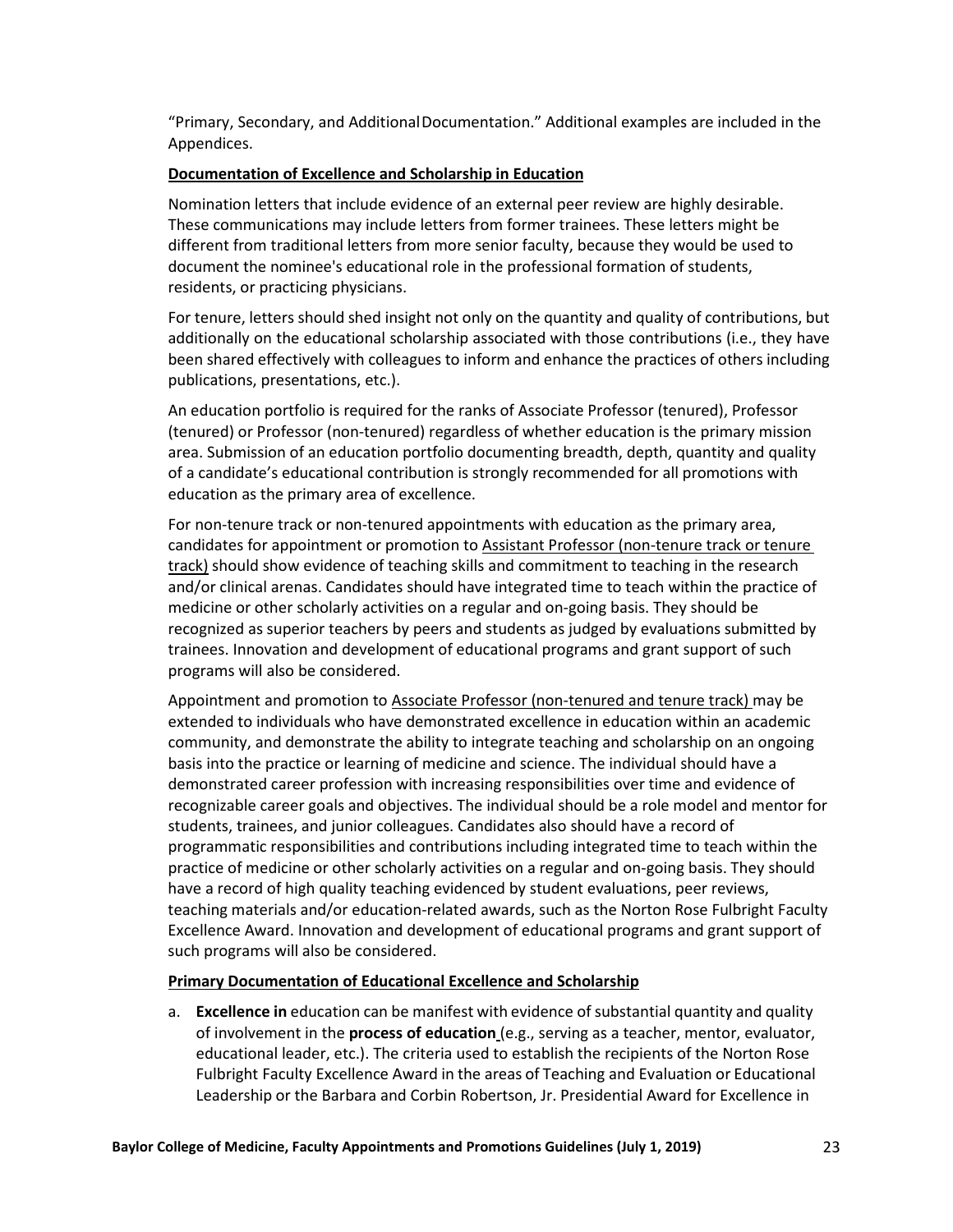Education represent the breadth of contributions and achievement that identify excellence and scholarship in the process ofeducation.

Such criteria include the following.

- Educational activities that inherently require greater skill and experience as an educator and/or leader (e.g., teaching at a national level, leadership as an officer in a national educational organization, membership on a licensure/certification review or test-writing committee, organizer of a major course in the Medical or Graduate School, training program or training grant, etc.).
- Activities that can be linked directly to desired educational outcomes (e.g., teaching that contributes to pass rates on national exams, mentoring that directly impacts trainee's success as manifest in the trainee's publication record, job placement, receipt of awards, etc.). Simply listing students, residents or fellows in the laboratory or teaching environment isinsufficient.
- Evidence of significant quantity (e.g., contact time with learners), which can be objectively quantified and substantiated by curriculum records, records of training of graduate students and postdoctoral fellows, letters from program heads, etc.
- Evidence of quality which is based on quantifiable learning outcomes (e.g., pass rate on tests). Peer review of quality is highly desirable and as infrastructure and opportunities for peer review are developed, this form of quality assessment should also be fully described.
- b. Excellence in education and scholarship and can be manifest with evidence of substantial quantity and quality of **disseminated products which promote learning** (e.g., textbook chapters, review articles, examination questions for licensure exams, etc.). Criteria used to identify recipients of the Norton Rose Fulbright Faculty Excellence Award in the area of Enduring Educational Materials represent the type of contributions and achievements that identify excellence in products that promotelearning.

These criteria include the following.

- Products that are used at institutions of stature beyond the local or regional area (i.e., national or international levels) and/or the widespread use of a product at multiple institutions of and/or bymultiple learner populations.
- Evidence of quality based on peer review of the product prior to dissemination and/or reviews of the product by respected users. In this respect, peer reviewed acceptance of enduring materials for dissemination in a web-based repository (e.g., MedEdPortal) carries weight in education similar to the weight in research of peer reviewed acceptance for publication in journals, and is based on such factors as the reputation and influence of the web-based repository or research journal within the field.
- In addition to disseminating enduring materials as described above, scholarship of education can be manifest with evidence of substantial engagement with and influence on relevant communities of medical and graduate level educators (e.g., peer reviewed presentations or publications about innovative methods and outcomes at regional, national, or international professional societies).
- c. Documentation of excellence and scholarship linked to **educational research**. The criteria used to identify the recipients of the Norton Rose Fulbright Faculty Excellence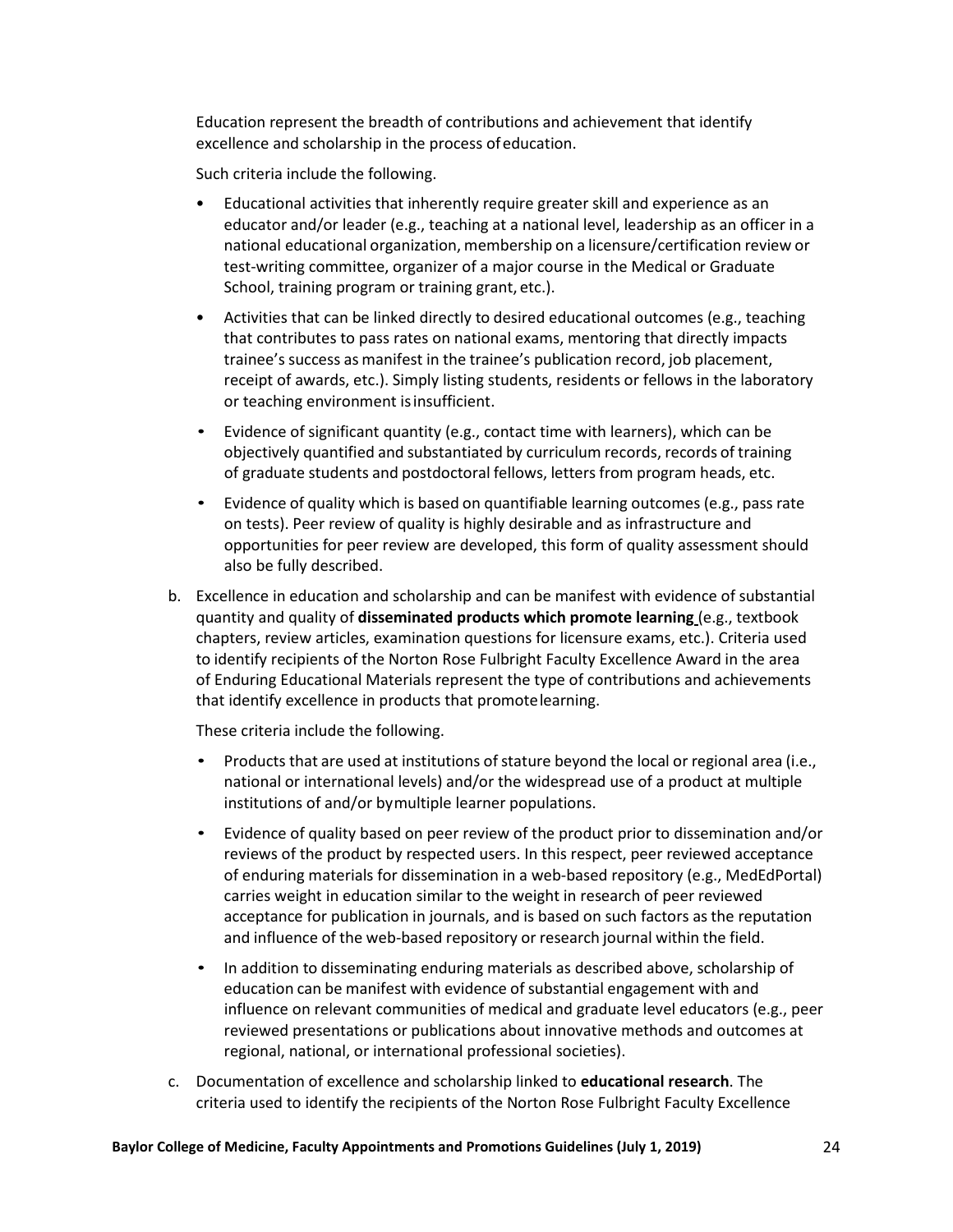Award in the areas of Educational Research represent the types of documentation of excellence in educational research.

These criteria include the following.

- Educational research which addresses priority areas in medical and graduate education at the local, regional, national, or international levels and/or which leads to improved understandings about new directionsto resolve or minimize the negative impact of such issues (e.g., experimentation with innovative instructional methods such as team learning or interventions to protect quality teaching in a busy clinical service).
- Funding from national sources to promote educational scholarship.
- Multiple studies and multiple forms of dissemination of those studies. Playing a primary role in the design and execution of the study and/or in the analysis and reporting of the results.
- Evidence of quality based on peer review of the research methods, results and their presentation, whether in a written form as in publications or in oral form as in talks or posters at professional meetings. This includes evidence that the research has led to changes in the practices, assumptions, goals, and values shared by members of the educational community. Such evidence is often presented in referee letters.
- d. Documentation of key roles in **academic administrative leadership**. Full criteria related to academic administrative roles are described in the Section on Expanded Areas that Contribute to Excellence and in the Appendices (page 31 and Appendices). Criteria used to select recipients of the Norton Rose Fulbright Faculty Excellence Award in the area of Educational Leadership represent types of documentation that are appropriate for this category.

## **Secondary Documentation of Educational Excellence**

- **a. Recognition for quality of contribution in educational activities based solely on learner assessment.** This includes receipt of the McGovern Outstanding Teaching Award, the Marc Dresden Excellence in Graduate Education Award, and other similar studentselected teaching awards in individual programs and departments.
- **b. Activities requiring less specialized skill and experience** (e.g., serving as assistant course director, making grand round presentations, lecturing to small groups, or leading a small group).
- **c. Evidence that is only indirectly linked to learningoutcomes.**
- **d. Educational products only usedlocally.**
- **e. Acceptance of educational products for dissemination in non-peer reviewed venues** (e.g., non-peer reviewed conference presentations, posters, websites, etc.).
- **f. Educational research not clearly linked to areas of priority.**
- **g. Funding for educationalscholarship from local or regional sources.**
- **h. Playing a secondary role in researchactivities.**

#### **Additional documentation of Educational Excellence**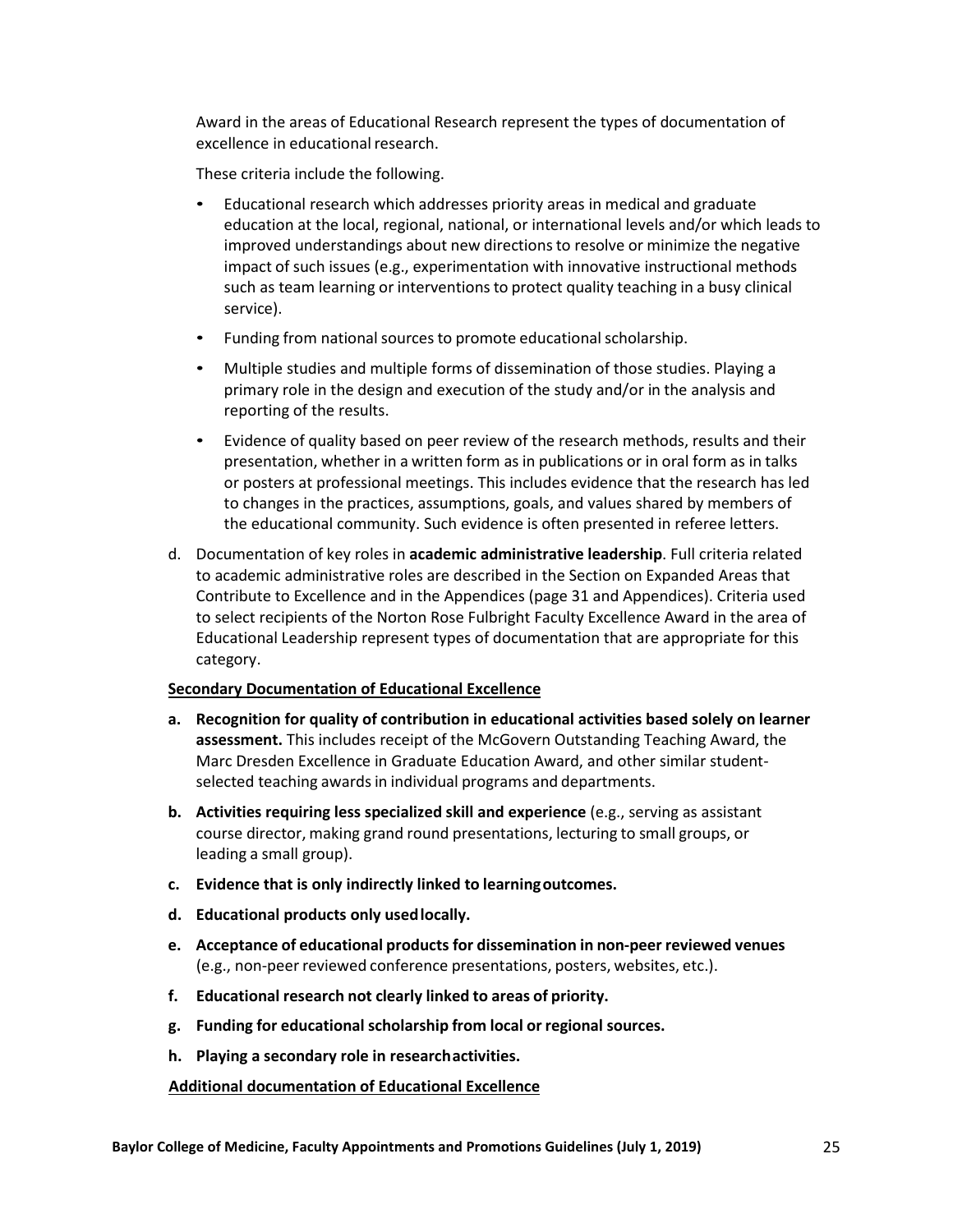- **a. Evidence of contribution (i.e., quantity) without associated evidence of quality.**
- **b. Documentation that the nominee has developed educational or clinical material for patients or public.**
- **c. Documented and positively-evaluated service as a clinical mentor/advisor for residents, students orfellows.**
- **d. Evidence that the nominee has served as organizer of a CME program related to area of expertise.**

### **3. Faculty Members Whose Primary Focus is PatientCare**

Faculty members who demonstrate excellence in patient care advance the role of Baylor College of Medicine as a health sciences university. Excellence in clinical service is part of Baylor's mission statement and healthcare is a major part of the College's responsibilities.

The following guidelines illustrate the kinds of information and documentation of excellence in patient care that are considered by the FAP Committee in the review process. While an individual may not have contributions or achievements in all of the criteria listed, in-depth documentation of any contribution should be included in the recommendation package from the department to the FAP Committee. Some accomplishments have greater impact than others in the evaluation process and these guidelines reflect the "weight" of an achievement by classifying the criteria as "Primary, Secondary, and Additional Documentation."

Faculty members engaged in patient care are eligible for appointment or promotion on the tenure track and on the non-tenure track. For tenure, clinical faculty members must demonstrate outstanding clinical expertise, reputation and scholarship as outlined below, and must demonstrate excellence in patient care with a second area of solid performance in education or research.

Non-tenure track/non-tenured faculty members whose primary area is patient care may document excellence through a primary and secondary mission area, or if devoted to patient care or the clinical mission for 80% of their total time effort, may choose to provide evidence of excellence in support of the Single Mission Patient Care Pathway on the non-tenure track. See separate guidelines (page 28) on the Single Mission Patient Care Pathway.

Definitions of excellence in the patient care mission area and criteria for evaluating performance can be found below.

## **Documentation of Excellence and Scholarship in Patient Care**

Letters from nominators should include evidence of an external peer review (letters from colleagues outside of the College) and a specific description of the departmental internal review process including a letter from the chair of the Internal Review Committee which includes statements (preferably anonymous) of the conclusions of the members of the Internal Review Committee that supported the recommendation for promotion.

Appointment with tenure may awarded to individuals who have demonstrated quantity and quality of scholarship and independence in clinical practice or research, or who have demonstrated excellence in clinical practice. Scholarship is a required condition of awarding tenure and contributes to appointment and promotion for non-tenured appointments.

Appointments to Assistant Professor (non-tenure track) may be extended to individuals who demonstrate scholarship and the potential for independence in clinical research. Appointment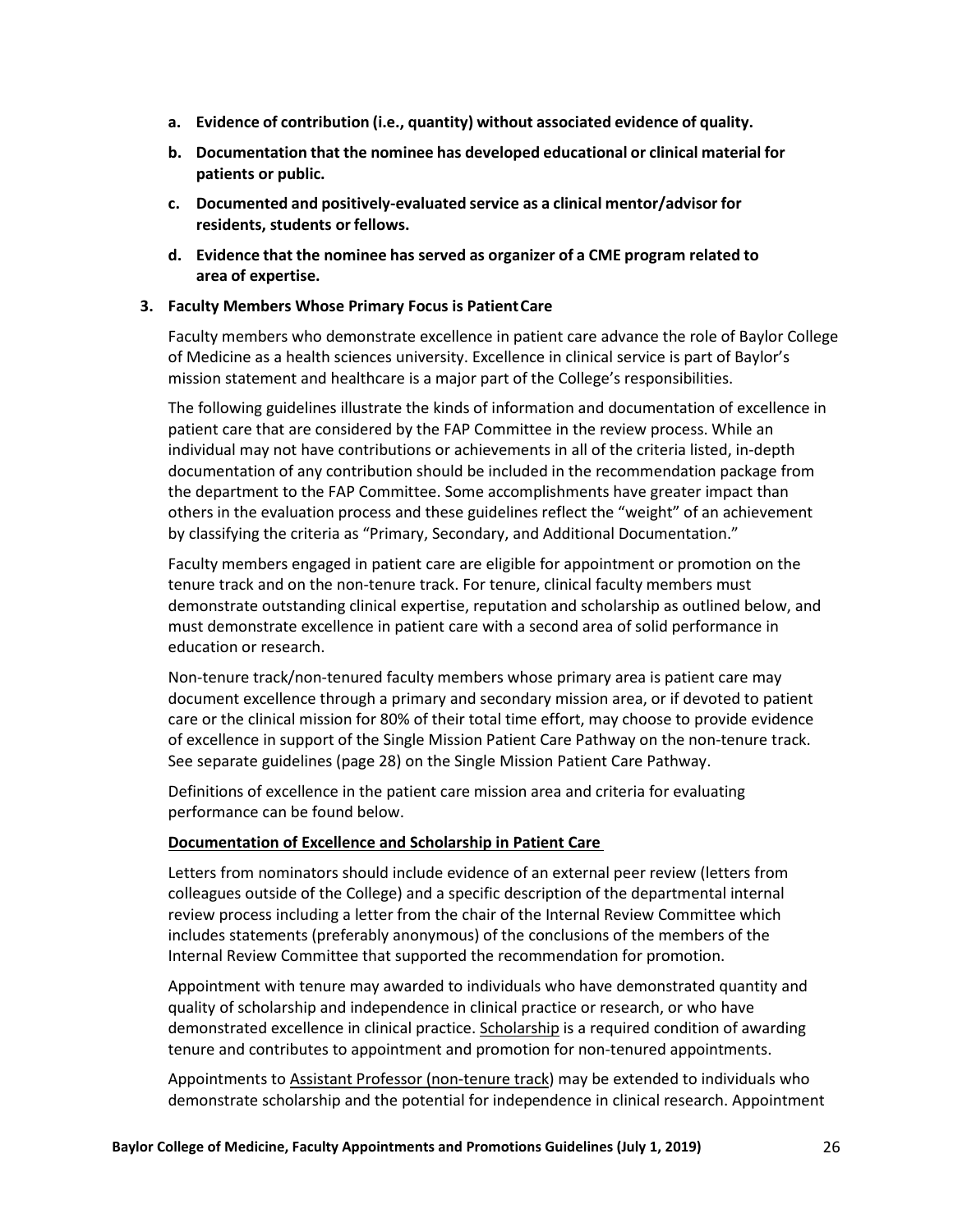and reappointment at this level may also be extended to individuals who have demonstrated a commitment to excellence in clinical practice. Candidates must show evidence of superior competence in their medical practice. They should be perceived by other physicians in the institution and community as a source of excellent care for patients. For Assistant Professor (tenure-track), qualifications are similar as for Assistant Professor (non-tenure track) with the added expectation of demonstrating qualities (scholarship and reputation) that are indicative of achieving tenure within the nine-year tenure clock.

For Associate Professor (non-tenured and tenure track), the individual should have a demonstrated career progression with increasing responsibilities over time and evidence of recognizable career goals and objectives. The individual should be a role model for, and mentor of students, trainees, and junior colleagues. Candidates must show evidence of superior competence in their medical practice. They should be perceived by other physicians in the institution and community as a source of excellent care for patients. For tenure, the candidate must have a record of high quality patient care, and an established regional or national reputation.

# **Patient Care Portfolio**

A recommendation for appointment or promotion to Associate Professor (non-tenured) or Professor (non-tenure) under the Patient Care Single Mission Pathway requires a Patient Care Portfolio (see page 28). The Portfolio must demonstrate multiple areas of excellence within the patient care mission, and portray breadth, depth and quality of contributions. The Patient Care Portfolio template can be found on the Faculty Affairs website.

Faculty members being considered for promotion based on contributions in healthcare and research or education also may submit a Patient Care Portfolio to document the breadth, depth, quantity and quality of their contributions to Baylor's patient care mission.

## **Primary Documentation of Excellence in Patient Care**

- **a. Documentation of outstanding clinical expertise as demonstrated through the following.** 
	- Peer review that specifies clinical contributions and documents excellence of clinical skills/care. Referees from other Baylor departments, other hospitals, and other academic medical centers that specify and elaborate the practitioner's outstanding clinical abilities and the clinician's desirability as a referral resource are necessary (such recommendations have greater impact than statements by the nominator or other department members). Local referees who have direct knowledge of the nominee's clinical abilities or regional and national referees who make referrals to the clinicians are desirable.
	- Evidence of innovations that improve patient care that have been developed or enhanced by the clinician.
	- Benchmarked outcomes of patient care (when appropriate and available).
	- Confirmation of clinical consultations outside the practitioner's own clinical site.
	- Documentation of specialty certification(s) issued by a board that is a member of the American Board of Medical Specialties or Bureau of Osteopathic Specialists Board.
	- Key role in the adaptation, testing, implementation, or local/regional dissemination of established (evidence-based) tools, strategies, approaches, or health and science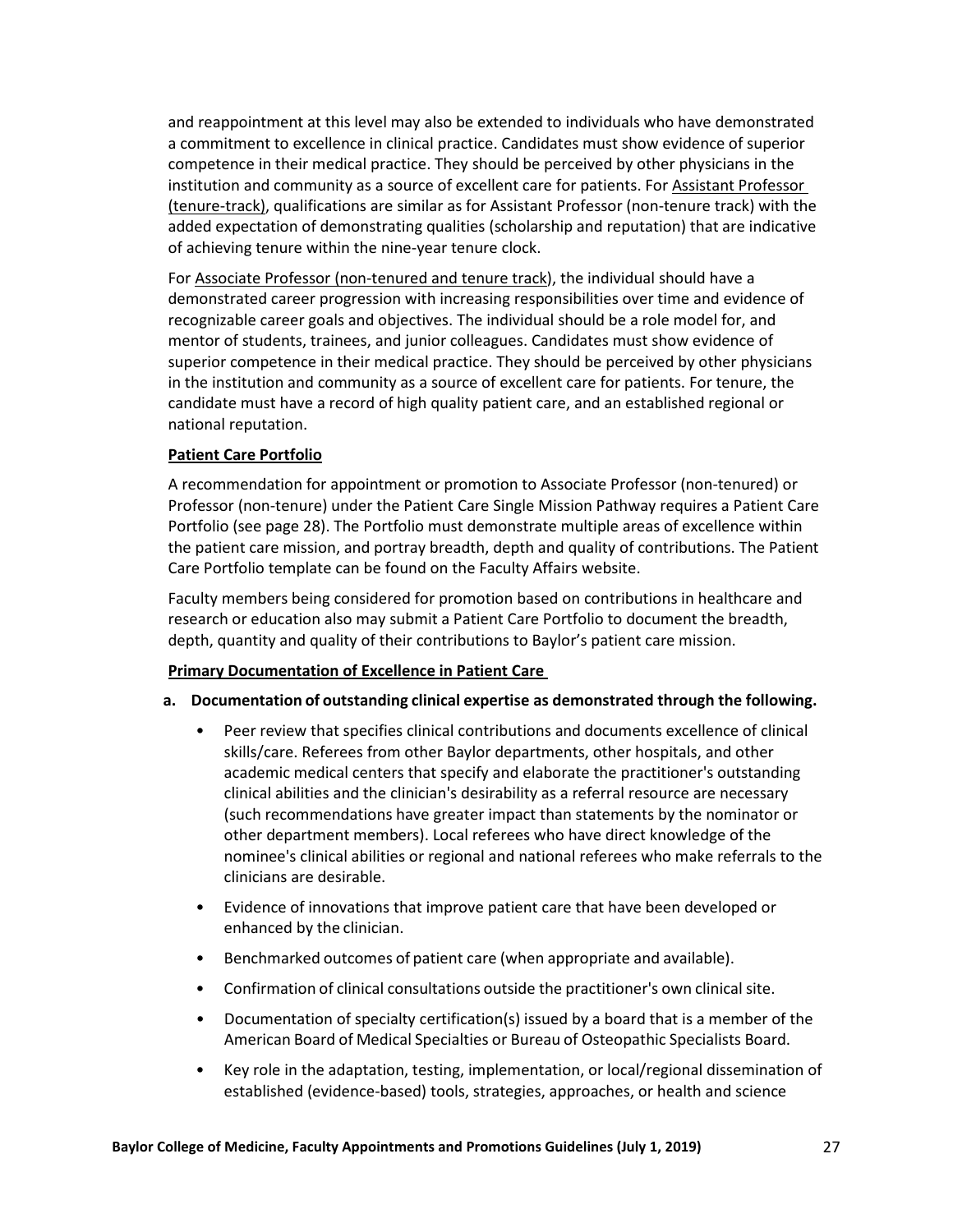policies related to diagnosis, treatment, quality improvement, patient safety, prevention of disease and disability, or model of care delivery.

• Directorship of a major clinicalservice.

## **b. Documentation of clinicalscholarship**

- First or senior authorship of peer reviewed clinical articles.
- Documented major role in interdisciplinary clinical conferences at local, regional, or national education or care managementmeetings.
- Documentation of the development of new materials for clinical care, such as protocols that define clinical pathways, guidelines, or algorithms.
- Positively-evaluated participation as faculty in workshops designed to help other clinicians obtain new clinicalskills.
- Documentation that referrals from this practitioner's practice play a critical/essential role in implementing clinical trials or providing subjects for other practitioners' clinical trials.
- Evidence of innovations that improve patient care that have been developed or enhanced by the clinician.

#### **Secondary Documentation of Excellence in Patient Care**

- **a. Evidence of leadership role in a major Baylor clinical program or division beyond providing clinical service,such as a leadership role in clinical trials.**
- **b. Edited or authored books.**
- **c. Review articlesin peer reviewed or non-peer reviewed journals.**
- **d. Positive evaluations of frequent clinical presentations at departmental orsame specialty CME conferences.**
- **e. Published case reports in peer reviewed or non-peer reviewed journals.**

#### **Additional Documentation**

- **a. Documentation that the nominee has developed educational/clinical material for patients or public.**
- **b. Evidence of playing major role in forming the curriculum of a clinical program, such as a fellowship orresidency.**
- **c. Positive evaluations by trainees in aclinical practice.**

**4. Single Mission Pathway (Non-tenure Track) for Faculty Members in Patient Care**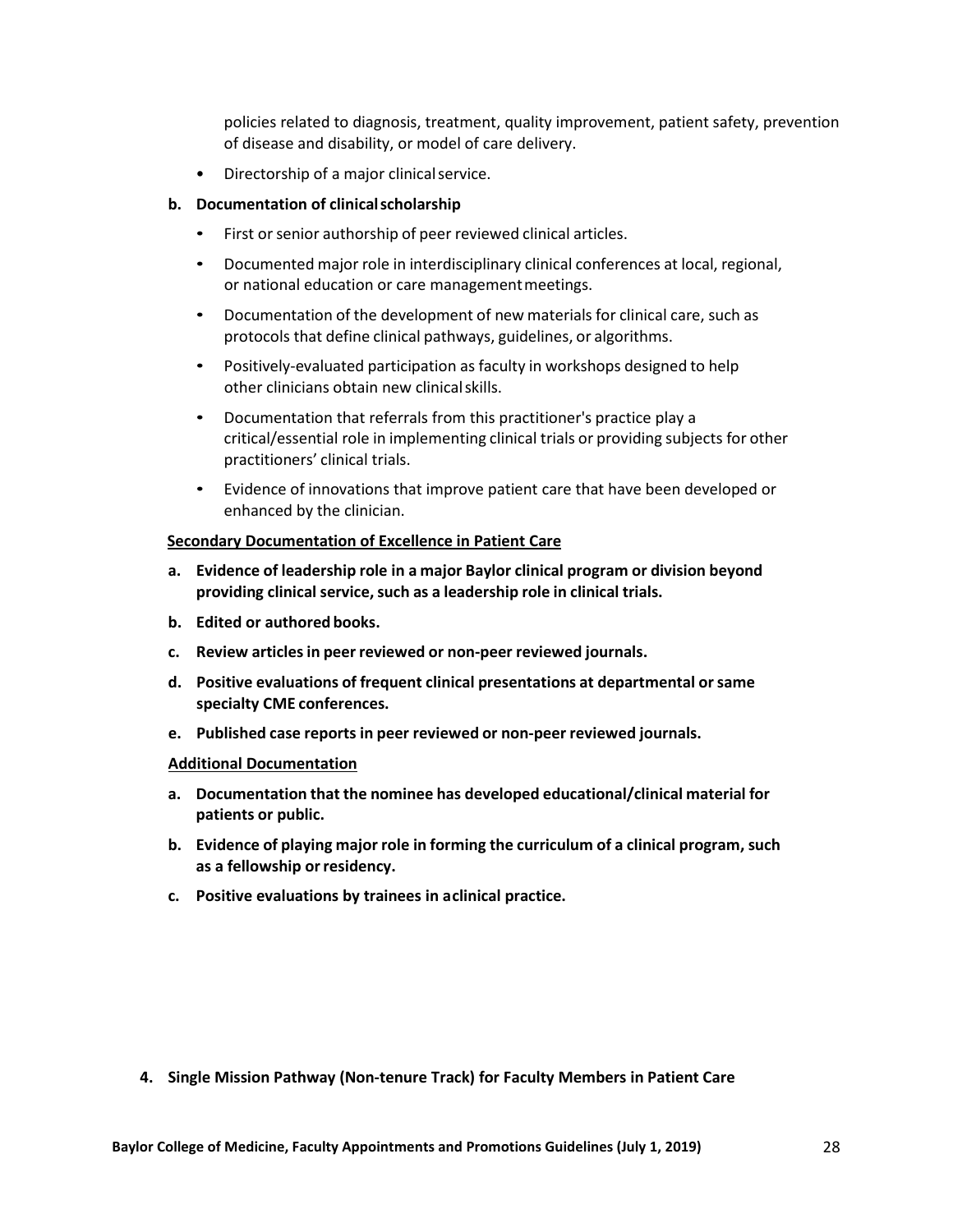Appointment or promotion on this non-tenure track pathway is based on documentation of excellence within the patient care mission area. Definitions of excellence in the patient care mission area and criteria for evaluating performance can be found below. The request for appointment or promotion should indicate the candidate is in the non-tenure track/non-tenured patient care mission area. Faculty members who are appointed or promoted on the patient care single mission pathway devote the majority of their efforts towards clinical activities and patient care (including clinical leadership, quality and safety projects, etc.). This contribution typically represents 80% or more of their total time effort and applies proportionally to full- or part-time faculty appointments.

Scholarship contributes to appointment and promotion for non-tenured ranks, but is not a required condition of appointment or promotion on the non-tenure track for the Patient Care Single Mission Pathway. The Patient Care Single Mission Pathway does not apply to tenured appointments or promotions.

## **Documentation of Excellence in Patient Care (Single Mission Pathway)**

All candidates within this pathway are expected to demonstrate excellence in a clinical domain, high levels of professionalism (as demonstrated through letters, awards and a Patient Care Portfolio), and exemplary patient care productivity as defined within the department or area of specialization. Examples of evidence of patient care excellence are provided in the previous section under **Primary Documentation of Excellence in Patient Care**.

In addition, the candidate is expected to have significant contributions or achievements in at least one of the four areas listed below. In-depth documentation of excellence within one or more of these areas should be included in the recommendation package from the department to the FAP Committee. The metrics provided under each of the areas are intended to serve as examples of typical achievements rather than a comprehensive list. See additional examples in the Appended Guidelines, which also outline appropriate expectations for Instructor, Assistant Professor, Associate Professor and Professor. Other significant achievements also should be included in the documentation of a candidate's patient care contributions.

#### **a. Documentation of excellent leadership in the patient care mission.**

- Evidence of leadership role in a Baylor clinical program, division, service or section beyond providing clinical service (e.g., leadership role in clinical trials, medical service chief, chief of staff, medical director).
- Evidence of leadership roles in patient safety, quality improvement, systems-based care, or policy development.
- Evidence of playing major role in forming the curriculum of a clinical program, such as a fellowship or residency.
- Evidence of leadership role in development of new Baylor departments, sections or services (e.g., The Children's Hospital of San Antonio).

## **b. Documentation of excellent clinical expertise.**

• Clinical care awards or other recognition of excellence (e.g., Early Career, Star or Master Clinician Faculty Award for Excellence in Patient Care; or outstanding clinician award from section, department, or hospital), with documentation to include the criteria for award and information about the selection process.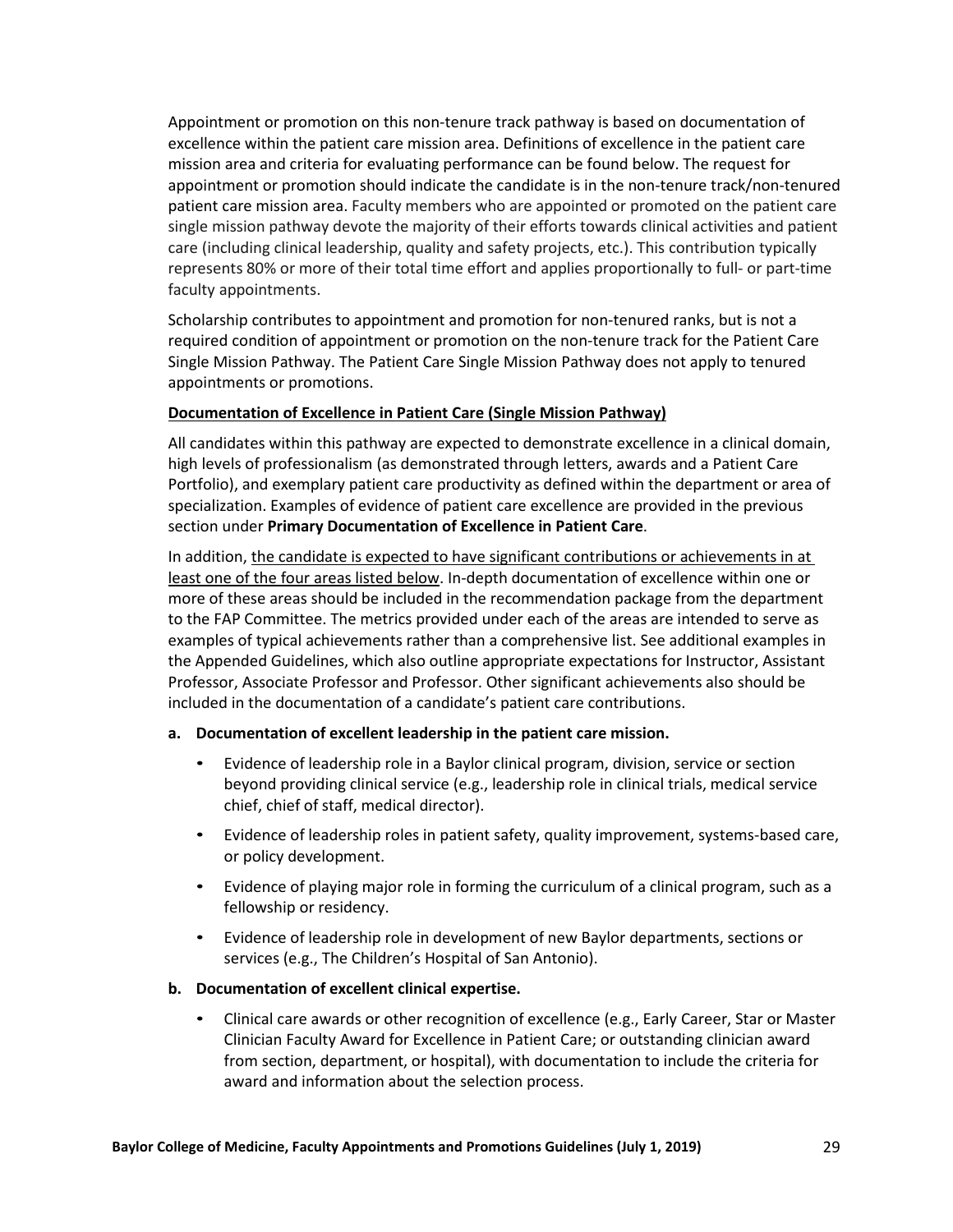- National or local awards for quality improvement, patient safety, or practice change (e.g., National Quality Forum, Joint Commission).
- National or local awards for contributions or excellence in clinical innovation.
- Significant recognition by regional, national, and international peers.
- Strong reputation as a clinical expert based on internal or external peer review as documented by referees from other Baylor departments, other hospitals, community or affiliated healthcare centers, and other academic medical centers.
- Referring physician evaluations or recommendations (e.g., referrals from communitybased providers or network physicians based on expertise of faculty member).
- Requests to serve as consultant or educator/trainer to other institutions on areas related to clinical expertise.
- Invitations to speak locally or nationally on topics related to area of clinical expertise, including continuing medical education (CME) activities.
- **c. Documentation of excellent contributions to healthcare quality and patient safety.**
	- Sustained institutional or external support for original research, proof-of-concept, development, or implementation of innovative tools, strategies, or health and science policy-based projects related to diagnosis, treatment, quality improvement and patient safety.
	- Development of innovative improvements to patient care, quality, and safety programs (e.g., disease management programs, best practice guidelines, policies, protocols, algorithms).
	- Clinical effectiveness and quality measures (e.g., InterQual, Joint Commission, "Get with the Guidelines," benchmarked patient outcomes, patient safety, utilization, access, and cost).
	- Demonstrated efficiency (e.g., examples of lean management, cross specialty utilization of services).
	- Customer/patient satisfaction (e.g., Press Ganey quality indicators from past three years, patient comments, unsolicited patient letters).
- **d. Documentation of excellence in business development related to patient care or influencing clinical practice.**
	- Dissemination of innovations that were adopted by other institutions or developed business (e.g., clinical care models, strategies, devices, or tools).
	- Local care path development or championship (e.g., Heart Failure Society of America heart failure disease management).
	- Development of a new line of care or interdisciplinary clinical service (e.g., niche service, sleep medicine, multidisciplinary wound care, women's comprehensive care).
	- Development of interdepartmental product lines, pathway creation, contributions to Centers of Excellence, or other collaborative clinical care areas.
	- Innovative application of an existing technology or development of novel technology, tool, strategy, innovation, or policy program.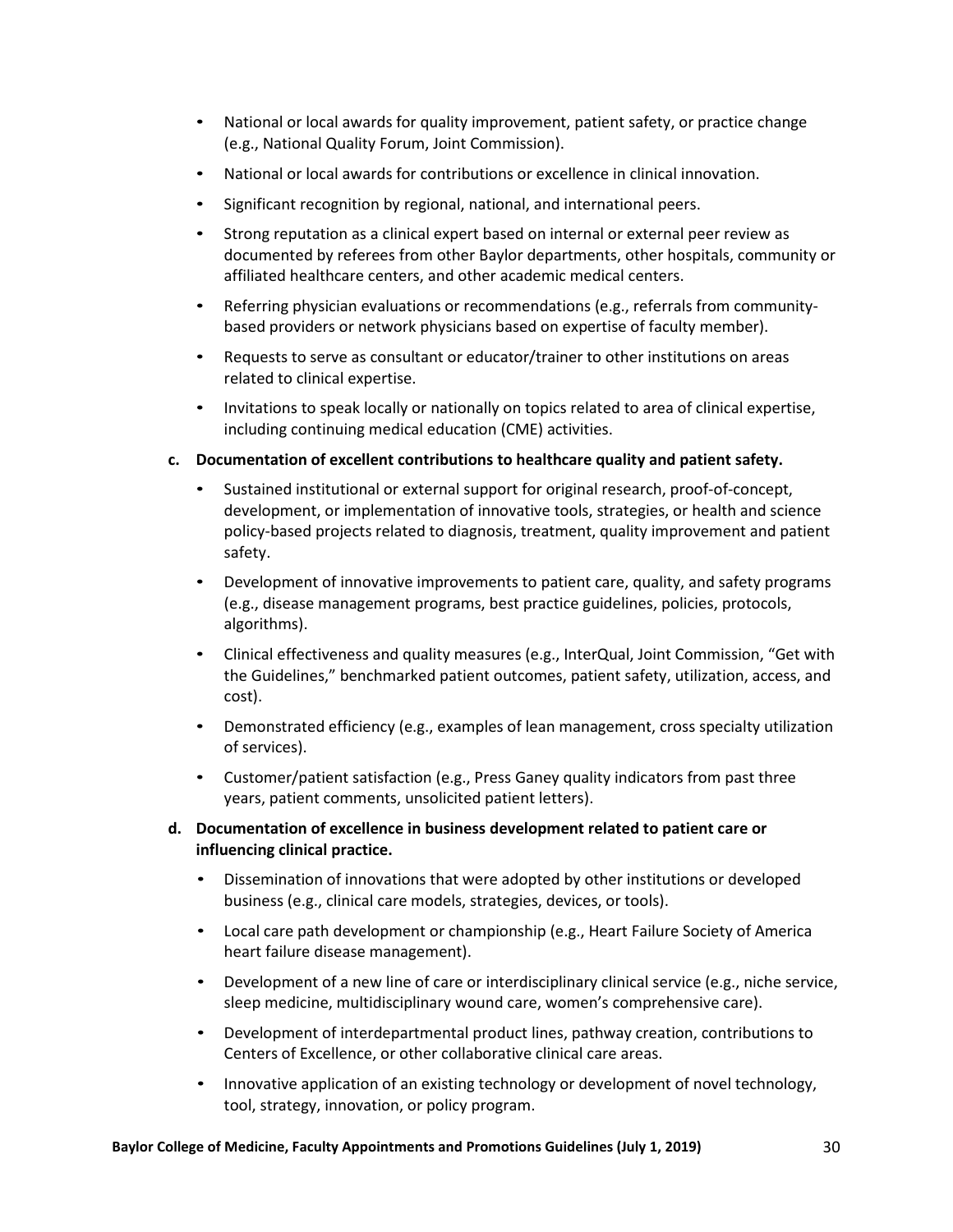• Improvements in resource management and utilization (e.g., reduction in length of stay, readmissions, appointment no shows, etc.).

## **Service Contributions**

As with all faculty members, service is expected and is an important consideration in appointments and promotions along the Patient Care Mission Pathway. Evidence of service activities should be provided, although service is not adequate as the sole basis for promotion. Service can be to the College and Baylor clinically integrated networks (including the Baylor St. Luke's Medical Group or Faculty Group Practice), or be offered at community, local, regional, national, or international levels. Examples of service activities can be found on the Faculty Affairs website and in the appended document, Guidelines for Appointments and Promotions: Examples of Service.

## **Professionalism**

Professionalism is expected and is an important consideration in appointments and promotions on the patient care mission pathway. Therefore, for appointments and promotions, the FAP Committee expects to see documented evidence of high standards of professionalism for all candidates.

## **Peer Review**

Support of a candidate's appointment or promotion on the non-tenure track for the Patient Care Single Mission Pathway should include evidence of an external peer review (letters from colleagues outside of Baylor, where applicable) and a specific description of the departmental internal review process. The internal review documentation should include a letter from the chair of the internal or departmental review committee that includes statements (preferably anonymous) of the conclusions of committee members in support of the recommendation for appointment or promotion.

Three letters of recommendation are required for appointment or promotion to Associate Professor and six letters are required for appointment or promotion to Professor under the nontenure track for the patient care mission pathway. Letters from external reviewers are preferred, but not required. The letters should be written by peers at the same or higher academic rank of the proposed appointment or promotion or with comparable or superior experience and reputation if the writer is not affiliated with an academic institution.

## **Patient Care Portfolio**

A recommendation for appointment or promotion to Associate Professor (non-tenured) or Professor (non-tenured) under the Patient Care Single Mission Pathway requires a Patient Care Portfolio. The Portfolio must demonstrate multiple areas of excellence within the patient care mission, and portray breadth, depth and quality of contributions. The Patient Care Portfolio template can be found on the Faculty Affairs website.

Up to five letters addressing the quality and/or quantity of the candidate's clinical efforts may be submitted as part of the evidence included in the Patient Care Portfolio. The letters may be from clinic directors, trainees, patients, peer physicians, or any other source. These letters are optional and do not count toward the required letters addressing the overall promotion.

#### **5. Faculty Clinician**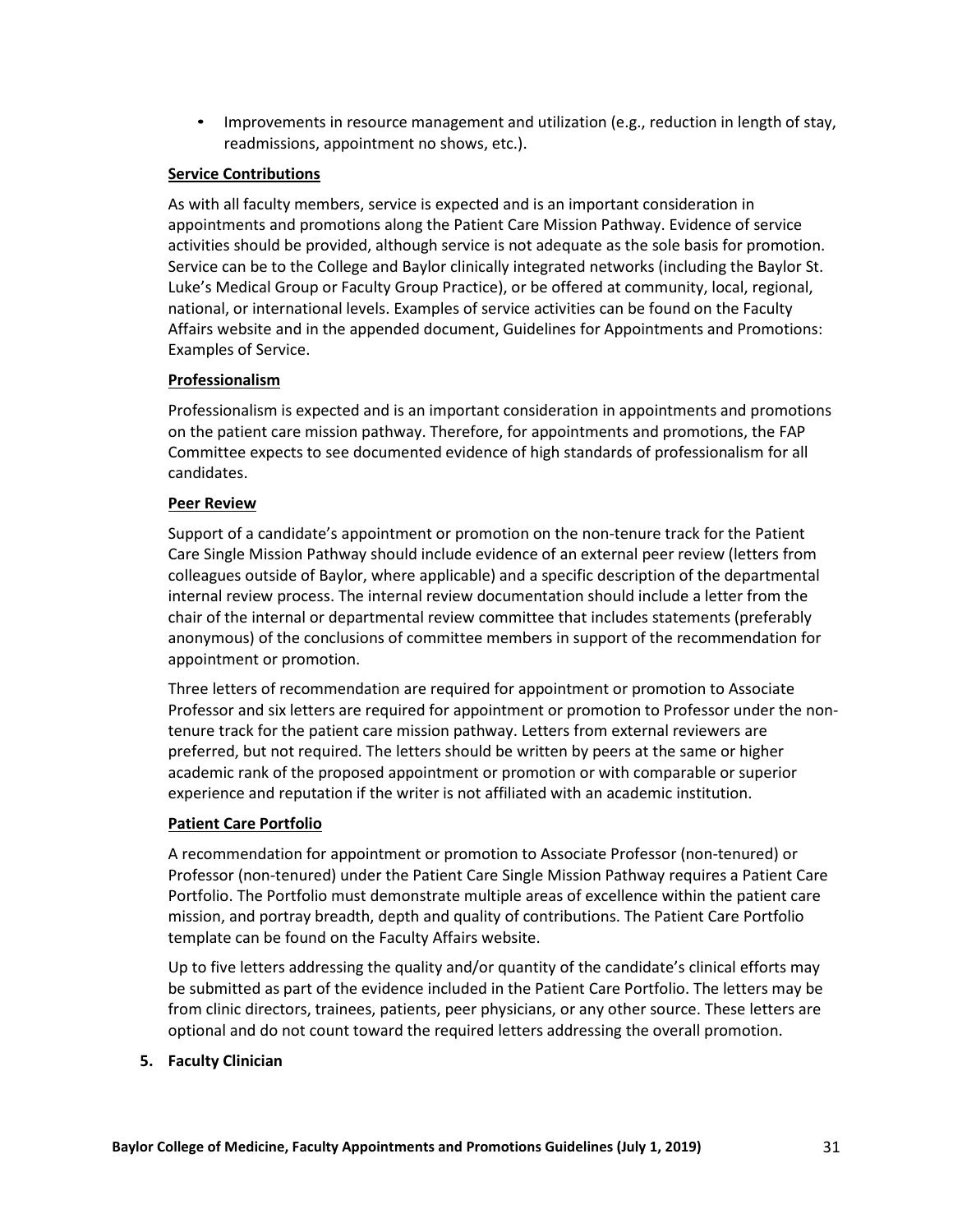Individuals appointed as Faculty Clinician will have an appropriate terminal degree and completed required training relevant to their specialty, including appropriate licensures and certifications. Board certification in a specialty or subspecialty discipline may be required, as appropriate, by academic units, departments or clinical affiliates. A terminal degree is the degree required for certification or practice in the respective discipline or area of specialization.

It is expected that faculty members appointed to this rank will practice in community or other affiliate locations and be involved primarily in patient care. Such individuals would not have significant teaching roles or significant engagement with Baylor learners or trainees.

## **6. Expanded Areas that Contribute to Documentation of Excellence in Any Baylor College of Medicine Mission Area**

To address and recognize the rapidly changing nature of faculty contributions at Baylor and the medical and research fields, Baylor's Faculty Appointments and Promotions Committee will consider the contributions of a faculty member towards commercialization, innovation, or device development; health care quality, patient safety, health or science policy; and academic administrative leadership or service as important factors in a faculty member's application for academic appointment or promotion. Contributions in these areas may help a faculty member achieve the required level of excellence in education, research, or patient care for appointment or promotion. Examples of contributions are given below by category. Detailed examples, as well as potential evidence, for each area are attached as Appended Guidelines.

#### **Contributions in the Area of Commercialization, Innovation and Device Development**

## **Tenure Track**

Intellectual driver in the development of novel technologies, biologics, devices, software or analytical tools, services or procedures that will serve a broad group of academic, clinical or non-profit, commercial users with a national and/or international scope.

#### **Non-tenure Track**

Key role in the evaluation, testing, and development of new technologies, biologics, devices, software or analytical tools, services or procedures that will serve either a broad or limited group of academic, clinical or non-profit, commercial users with a local, national and/or international scope.

#### **Contributions in the Area of Health Care Quality, Patient Safety and Health and Science Policy**

#### **Tenure Track**

Key role in original research, development, evaluation, implementation, or dissemination of innovative tools, strategies, approaches, or health and science policies related to diagnosis, treatment, quality improvement, patient safety, prevention of disease and disability, or models of care delivery. National or international dissemination or substantial refinement that enhances implementation and dissemination of evidence-based tools, strategies, approaches, or policies may also fulfill criteria for tenure.

#### **Non-tenure Track**

Key role in the adaptation, testing, implementation, or local/regional dissemination of established (evidence-based) tools, strategies, approaches, or health and science policies